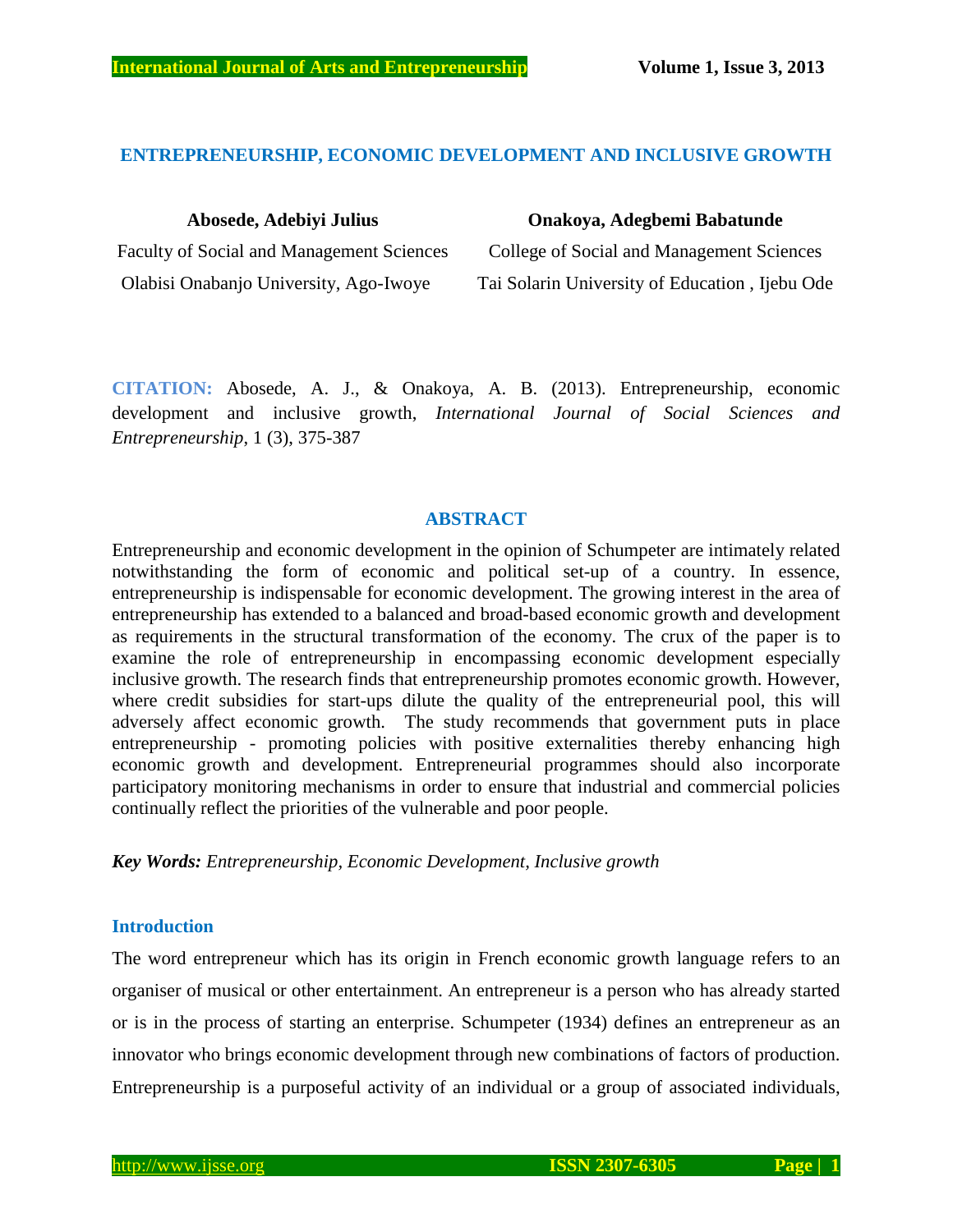undertaken to initiate, maintain or organize profit oriented business unit for the production and distribution of economic goods and service.

Entrepreneurship as a process gives people more jobs, creates new inventions and ideas, increases/stimulates national income consequently having the potential of affecting economic development. The process of entrepreneurship brings about better standard of living and regional development. As globalisation reshapes the international economic landscape and technological change creates greater uncertainty in the world economy, entrepreneurship is believed to offer ways to help to meet new economic, social and environmental challenges.

Entrepreneurship is viewed as a key aspect of economic dynamism during economic crisis which are historically times of industrial renewal or creative destruction, as less efficient firms fail while more efficient ones emerge and expand (Schumpeter, 1942). New business models and new technologies, particularly those leading to cost reductions, often emerge in downturns. Entrepreneurship with innovation as one of the elements is a vehicle to return the economy to a period of sustained economic growth. The dynamic process of new firm creation introduces and disperses innovative products, processes and organisational structures throughout the economy.

However, the lack of internationally comparable empirical evidence has constrained the understanding of entrepreneurship and many questions remain unanswered. This arises from the fact that entrepreneurship objectives and policies differ considerably among countries, owing to different policy needs and diverse perspectives on what is meant by entrepreneurship. In some countries, entrepreneurship is linked to regional development programmes in which the creation of new firms is stimulated to boost employment and output in depressed regions. Some countries seek to increase the formation of firm while others set out to support high-growth firms. In some other countries, entrepreneurship is a key strategy device to facilitate the participation of certain target groups, such as women or minorities, in the economy.

The World Bank (2008a) reported that policies for inclusive growth have been deployed as an important component of the strategies for sustainable growth by most governments. This is in the light of the findings by the World Bank (2008) that Zambia has grown rapidly over a decade but not seen substantial reduction in poverty rates. It therefore recommends the need for countries to focus specifically on the equality of opportunities for individuals and firms by providing avenue for entrepreneurial pursuit.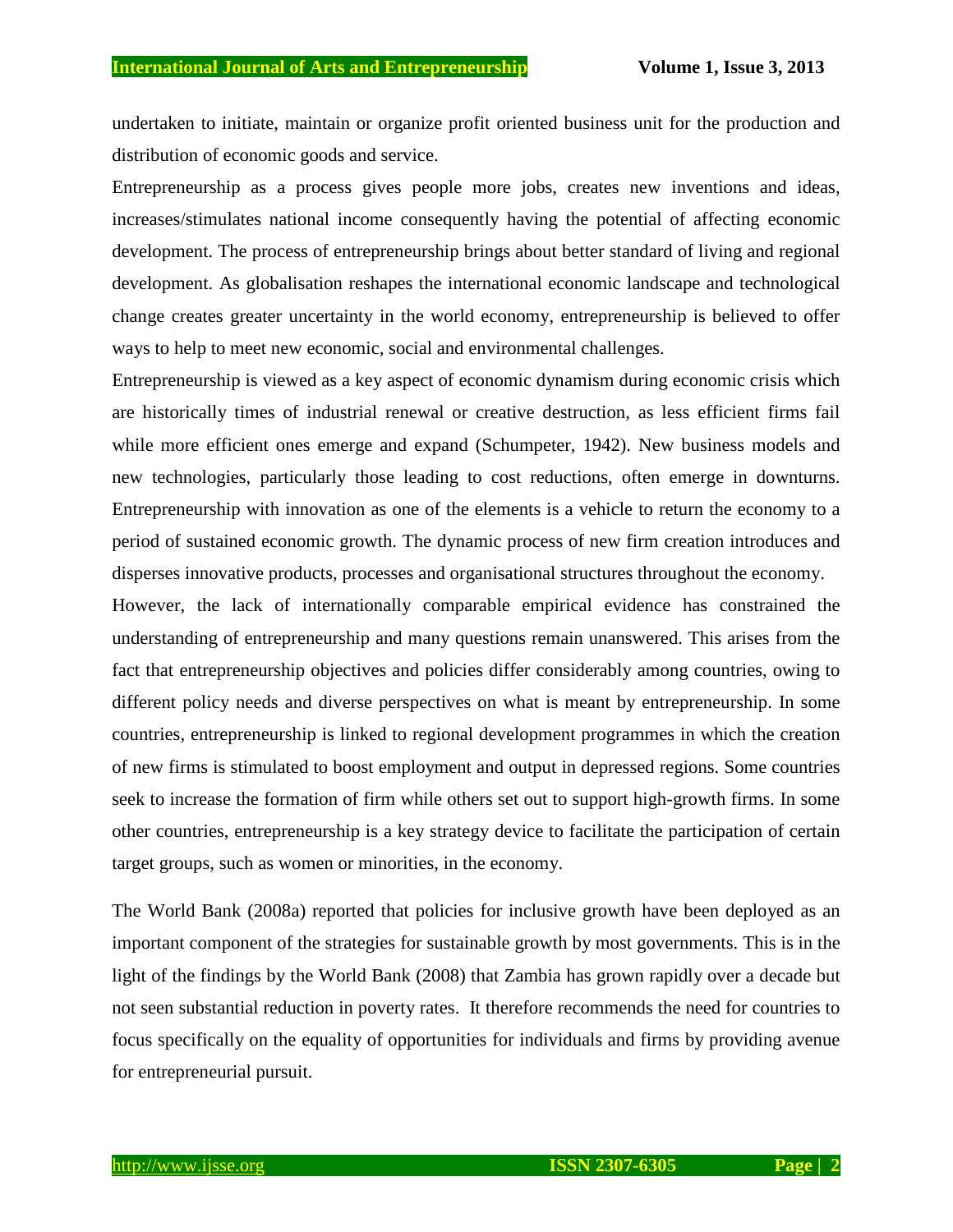Emanating from this, the paper is set to conduct a synthesis of the literature on the relevance of entrepreneurship as strategy to promoting inclusive growth which seeks to bring into productive loop, such segments of the economy hitherto neglected. The rest of the paper is organized as follows: section two deals with the conceptual framework and literature review. The third section covers analysis while section four proffers recommendations and concludes.

### **Conceptual Framework and Review of Literature**

### **Entrepreneurship**

The entrepreneurial function, otherwise called entrepreneurship, implies the detection, evaluation and taking advantage of opportunities which may be in the form of new products, services or production processes; new strategies and organizational forms and new markets for products and inputs that did not previously exist. (Shane and Venkataraman, 2000). Entrepreneurial opportunities subsist given the fact that different economic agents perceive different ideas on the relative value of resources or when resources can be converted from inputs into outputs. Alvarez and Busenitz (2001) argue that the theory of the entrepreneur focuses on the heterogeneity of beliefs about the value of resources. The creation of a new economic organisation is seen by Reynolds (2005) as the consequential result of entrepreneurial function arising from the discovery of opportunities. The absence of market for opportunities makes it imperative for the entrepreneur to develop his or her capabilities to exploit such break-through. Frankel (1962), one of the earliest proponents of the endogenous growth theory argued that the aggregate production function can exhibit a constant or even increasing marginal product of capital. When firms accumulate more capital, some of that increased capital will be the intellectual capital that creates technological progress. This technological progress will offset the tendency for the marginal product of capital to diminish given the difficulties involved in protecting ownership rights of ideas that are not associated with patents or copyrights.

Discussion on entrepreneurship which is sometimes referred to as the entrepreneurial 'spirit' is often conducted under the designation of the entrepreneurial factor, the entrepreneurial function, entrepreneurial initiative, and entrepreneurial behaviour. The entrepreneurial factor is understood to be a new factor in production that is different from land, labour and capital, which must be explained through remuneration for the entrepreneur.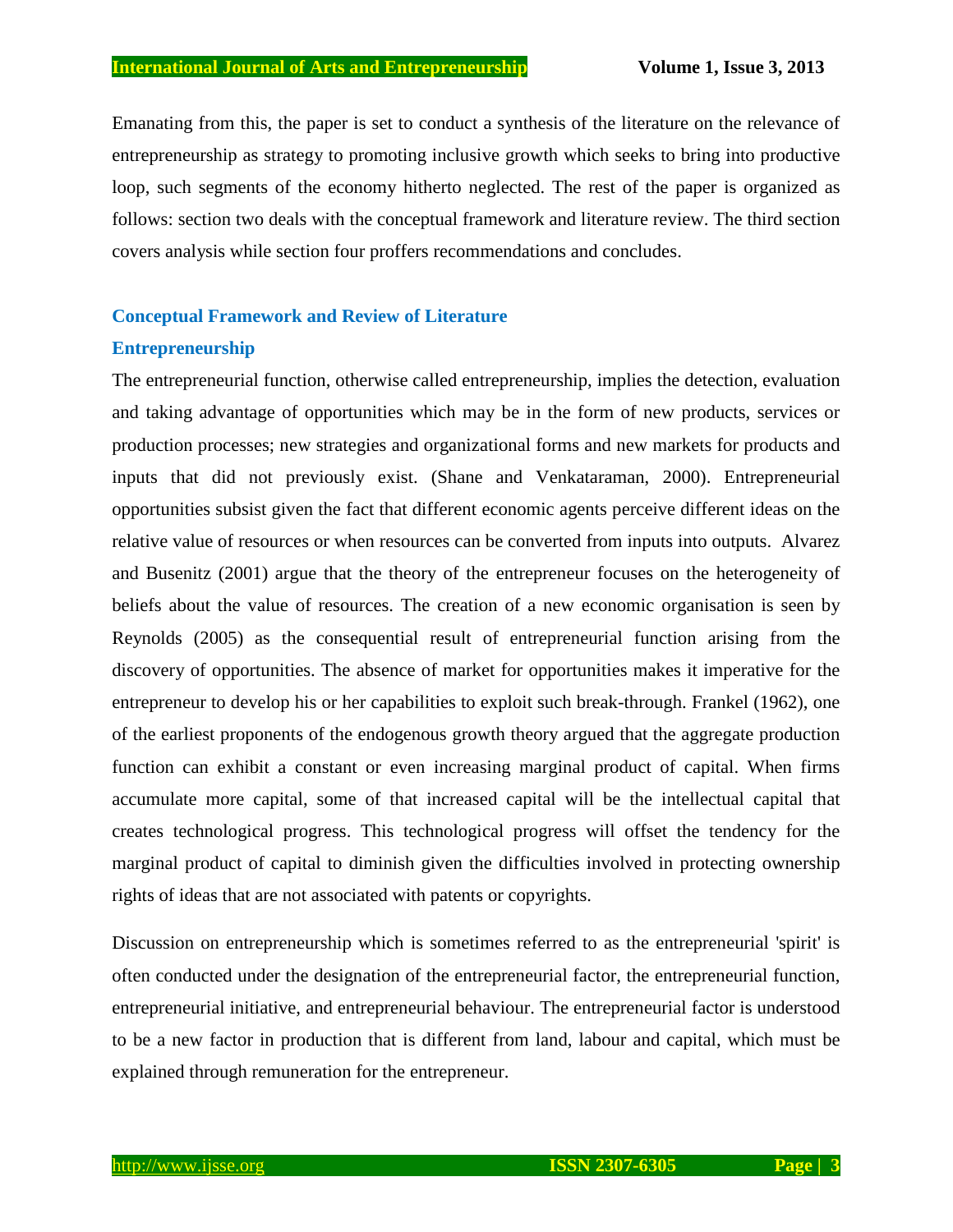### **International Journal of Arts and Entrepreneurship Volume 1, Issue 3, 2013**

The behaviour of the entrepreneur in the opinion of Miller (1983) is the combination of the classic theories of Schumpeter's (1934, 1942) innovation and the risk-taking entrepreneur of Knight (1921). The entrepreneurial initiative involves the correct anticipation of the gaps in the market arising from imperfections thereof or the capacity to innovate in order to create a new combination / alternative use for existing products. In essence, it covers the concepts of creation, risk-taking, renewal within or outside an existing structure.

The decision whether to start a business is determined by entrepreneurial framework conditions which are the additional characteristics within the existing business environment. The conditions consist of a country's capacity to encourage start-ups, combined with the skills and motivations of those who wish to go into business for themselves. The combination of these two conditions affects the economics of the entrepreneurial process leading to off-shoot businesses. This, in turn will increase innovation and competition within the marketplace. The end result is a positive influence on national economic growth.

The entrepreneur innovates and can undertake any type of the following five categories of innovation. i) the introduction of a new good or a new quality of a good; ii) the introduction of a new method of production; iii) the opening of a new market; iv) the conquest of a new source of supply of raw materials and the carrying out of a new organisation of any industry. The model of growth which deals with the incorporation of the entrepreneurial factor of parts of the society hitherto ensnared in low-productivity activities or completely excluded from the growth process is presented in the next section.

# **Inclusive Growth Model**

Inclusive growth focuses on both the pace and pattern of growth. A high pace of growth over extended periods of time is a necessary, and often the critical contributing factor in reducing poverty (Bourguignon, 2003). However, for this growth to be sustainable in the long run, it should be broad-based, across sectors and inclusive of the large part of the country's labour force.

The inclusive growth model deals with increasing the pace of growth and expansion of the size of the economy. In addition, it levels the playing field for investment and also increases the opportunities for productive employment. It focuses on the analysis of the constraints to sustained high growth and explores openings for raising the pace of growth. The latter is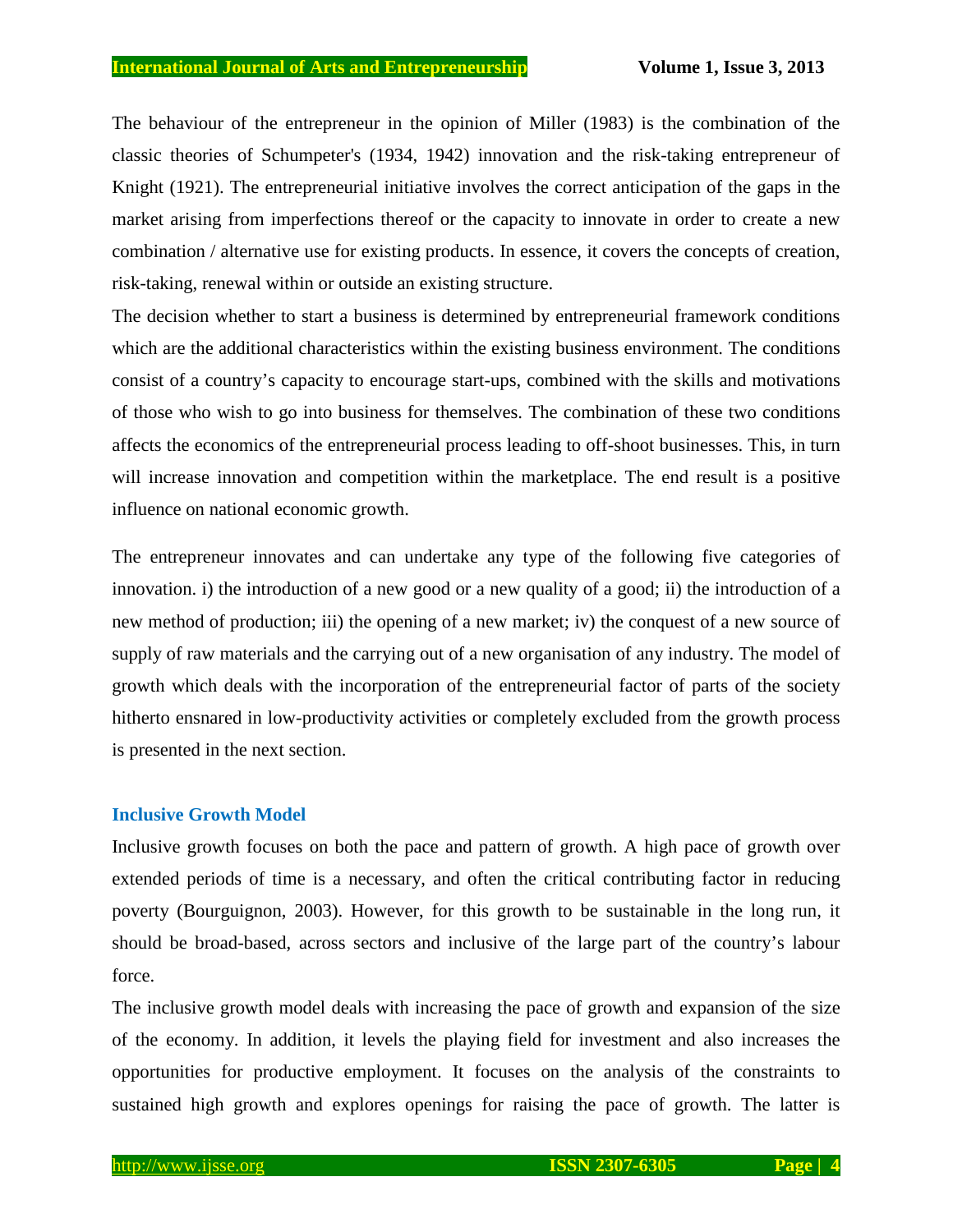achieved by utilizing more fully, parts of the labour force which are ensnared in low-productivity activities or completely excluded from the growth process.

The quest for a sustainable, balanced and broad-based economic growth and development requires the structural transformation of the economy (Aghion, Bloom, Blundell, Griffith, & Howitt, 2005), Aghion, and Howitt (1992) and Romer, 1990). In the absence of such economic transformation and diversification, Imbs and Wacziarg (2003) argue that no country has been able to achieve significant income growth and poverty reduction. Although involved in generation of productive employment instead of direct income redistribution, in order to increase the incomes of excluded groups, Ianchovichina and Lundstrom (2009) suggest redistribution schemes may be necessary in the short term. Inclusive growth includes but extends pro-poor growth; it involves 'increasing the size and economic commend of the middle class'. The assumption is that growth which is beneficial for the large majority of people in developing countries is more likely to be economically and politically sustainable (Birdsall, 2007).

A cross-country study by Kraay (2004) shows that growth in average incomes explain 70 percent of the variation in poverty reduction (as measured by the headcount ratio) in the short run, and as much as 97 percent in the long run. Furthermore, The Commission on Growth and Development (2008) set up by The World Bank, observed that the main instruments for a sustainable and broad based growth are productivity and employment growth. Productivity growth has the potential to lift the wages of those employed by all types of firms and the reward to the selfemployed from self-employment. The employment growth on the other hand, generates new jobs and income for the individual. Hence, inclusive growth is not only about employment growth, but also about the enhancement of productivity.

The ability of individuals to be productively employed depends on the opportunities open to him to make full use of available resources in the economy. The inclusive growth model on the labour supply side examines the ways to strengthen the productive resources available and the competence of the individual. It also examines new opportunities for productive employment, either by self or others, on the labour demand side.

Hausmann, Rodrik, and Velasco (HRV) (2005) developed a heuristic approach to identifying the most binding constraint to growth. This limiting factor, in order to increase the chance of a positive welfare effect, should possess the largest shadow price. They used a decision tree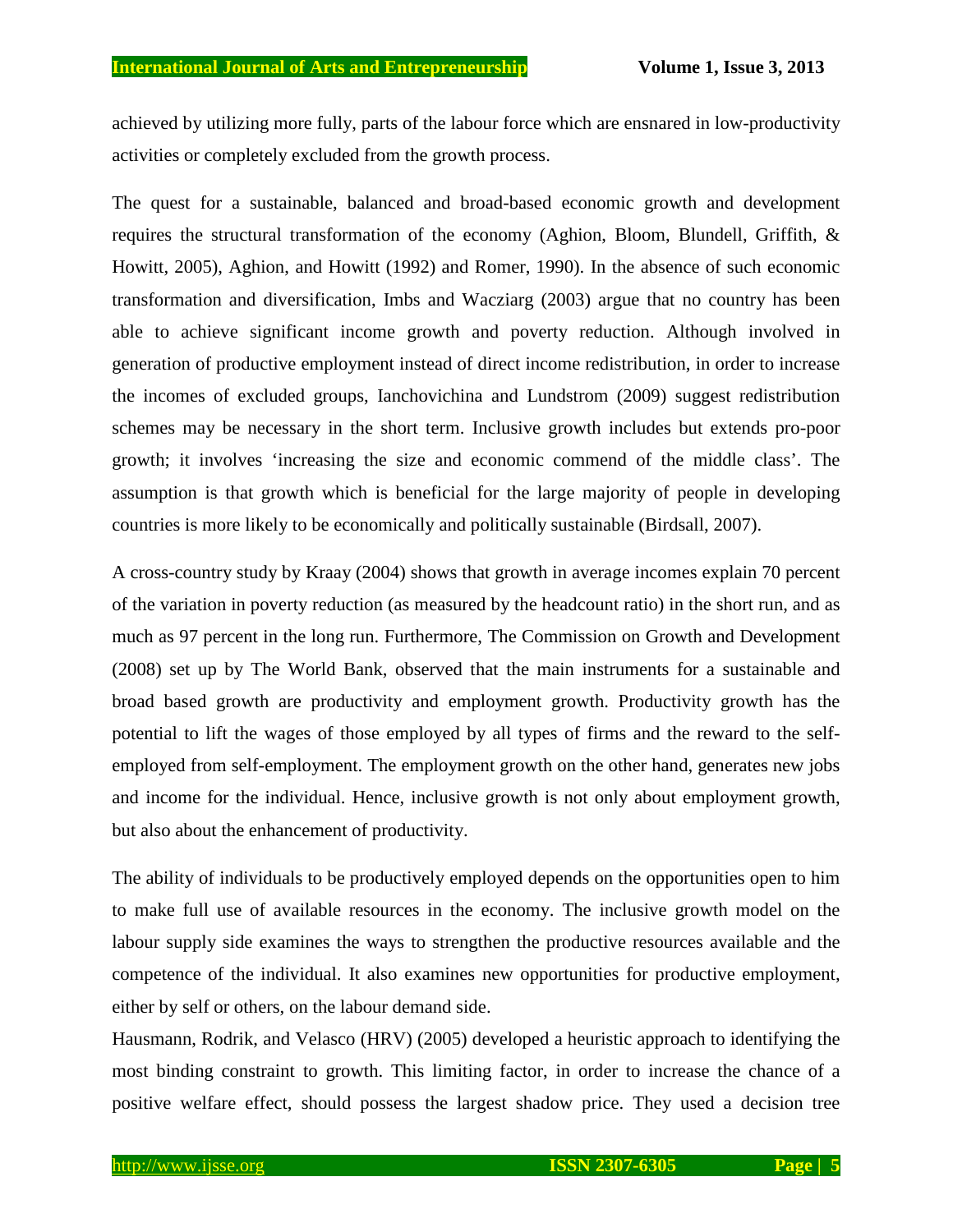framework based on the "Euler equation" or "Keynes-Ramsey rule". This takes into consideration most of the critical factors affecting growth of an economy in the short-run which is also applicable in the case of balanced growth equilibrium (see equation 1).

$$
\frac{k_t}{kt} = \frac{\dot{\sigma}_t}{\sigma t} = \sigma(c_t)(\tau_t(a_t, \theta_t, x_t)(1 - \tau_t) - \rho) \tag{1}
$$

where:

- $c =$  consumption per capita
- $k =$  capital per worker
- *a* = technological progress
- $\theta$  = index of externality
- $x =$  availability of complementary factors of production, e.g. infrastructure and human capital
- $\tau$  = the tax rate
- $\rho = (z+n)$  is the real interest rate
- $n =$  population growth
- $z =$  the rate of time preference
- $\sigma$  = the inverse of the negative of the elasticity of marginal utility

The economy is considered liquidity constrained, if the cost of capital '*ρ'* is high for any return on investment and the investment is low. On the other hand, if the rate of return '*r'* is low, for any cost of capital and the investment is low, the economy is considered inefficient. The cost of finance *ρ* may be high because the country has limited access to external capital markets or because of problems in the domestic financial market. A country may have difficulties accessing external capital markets for a variety of reasons including high country risk, unattractive FDI conditions and debt over-hang. The poor access to domestic finance may be due to low domestic saving and/or poor domestic financial intermediation (The World Bank, 2008).

Of particular interest to this study is the return of capital '*r'* which may be low due to insufficient investment in complementary factors of production, such as infrastructure and human capital (entrepreneurship), low land productivity due to poor natural resource management, low private returns to capital due to high taxes, poor property rights, corruption, labour-capital conflicts and macroeconomic instability. Market failures, such as coordination externalities and learning externalities also negatively affect the country's ability to adopt new technologies. These have implications for entrepreneurial effectiveness.

The strategies for achieving faster growth with greater inclusiveness involves several interrelated components as articulated in the Indian Eleventh Five Year Plan, it includes revival in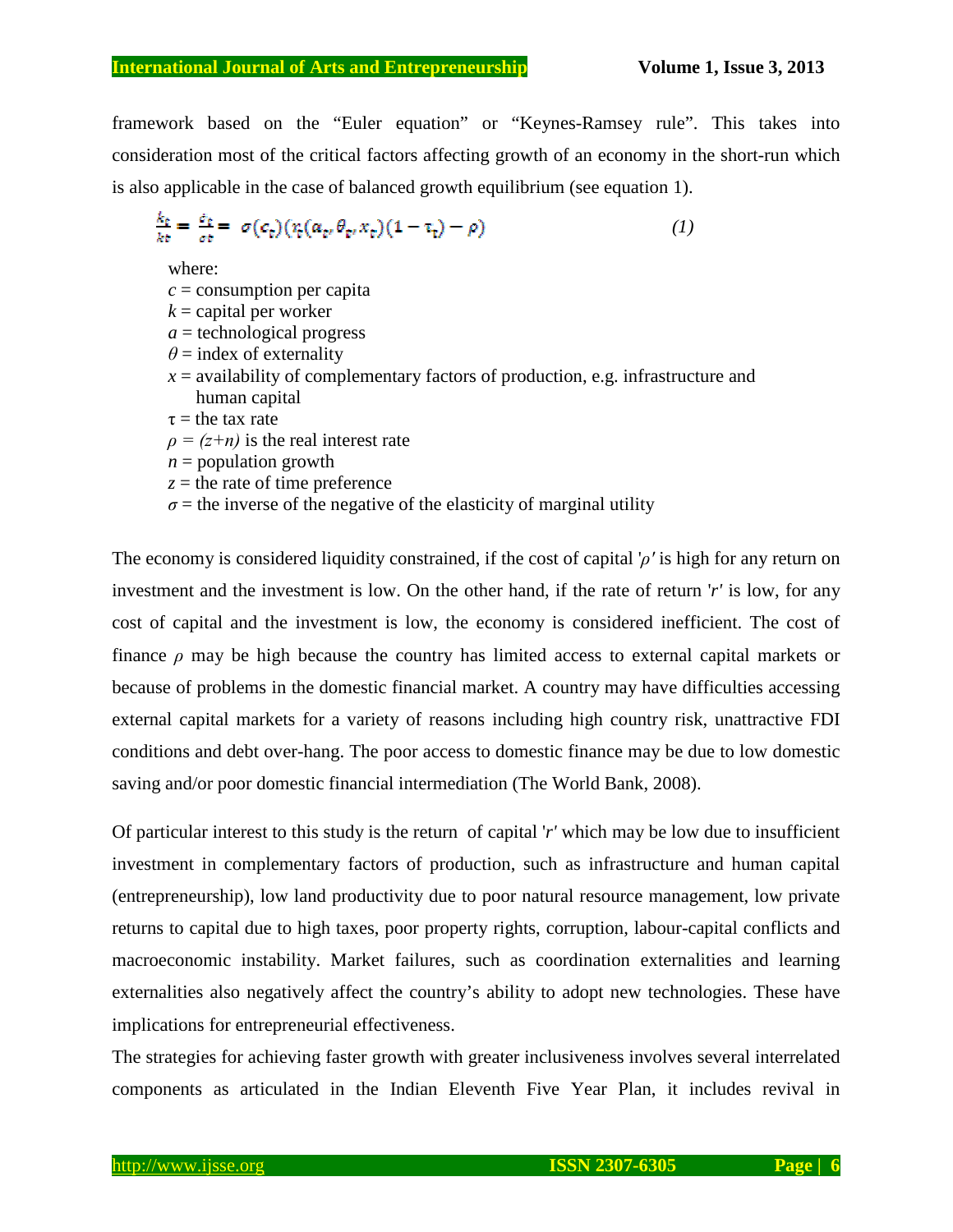agricultural growth which is the most important single factor affecting rural prosperity. The improved access to essential services in health and education (including skill development) especially for the poor was essential to ensure entrepreneurial inclusiveness and also to support rapid growth. This is in addition to special attention being planned and given to the needs of disadvantaged groups (Planning Commission Government of India (2007). The question of the importance of entrepreneurship to economic development which has plagued economists for a long time is discussed in the next section.

### **Discussions**

### **Significance of Entrepreneurship to Economic Development**

The relationship between entrepreneurships, corporations, and economic development is complex and literature is replete with conflicting findings on this link. [Sierdjan and](http://joe.sagepub.com/search?author1=Sierdjan+Koster&sortspec=date&submit=Submit) [Shailendra](http://joe.sagepub.com/search?author1=Shailendra+Kumar+Rai&sortspec=date&submit=Submit) (2008) analyse this possible link between entrepreneurship and the development of the economy for India using the Global Entrepreneurship Monitor (GEM)-model as a reference. With the a priori expectation of declining rates of entrepreneurship, as economic development opens up employment possibilities decreasing the number of necessity entrepreneurship. Their study for India was contrary. Rather, entrepreneurship which appears to be an important driver of recent economic growth can be explained by the fact that India is very much a service-based economy that facilitates small-scale firms. Although the level of entrepreneurship has risen over time, the quality of the small firms remains rather stable.

Acs (2007) sought to answer the question of whether entrepreneurship is good for economic growth. The answer by the study is shaped by the definition of entrepreneurship. If the meaning of entrepreneurship is self-employment either in agriculture or very small scale industry, then in most cases, the study contended that entrepreneurship will not lead to economic development because there is no mechanism to link the activity to development. This is due to the fact that as postulated by Adam Smith (1776), when the division of labour increases, so will economic development. Therefore, self-employment declines as economies become more developed. However, entrepreneurship when combined with the strength of established corporations do vary in beneficial value to economic growth as measured by GDP per capita. At low levels of national income, self-employment provides job opportunities and scope for the creation of markets. As GDP per capita income increases, the emergence of new technologies and economies of scale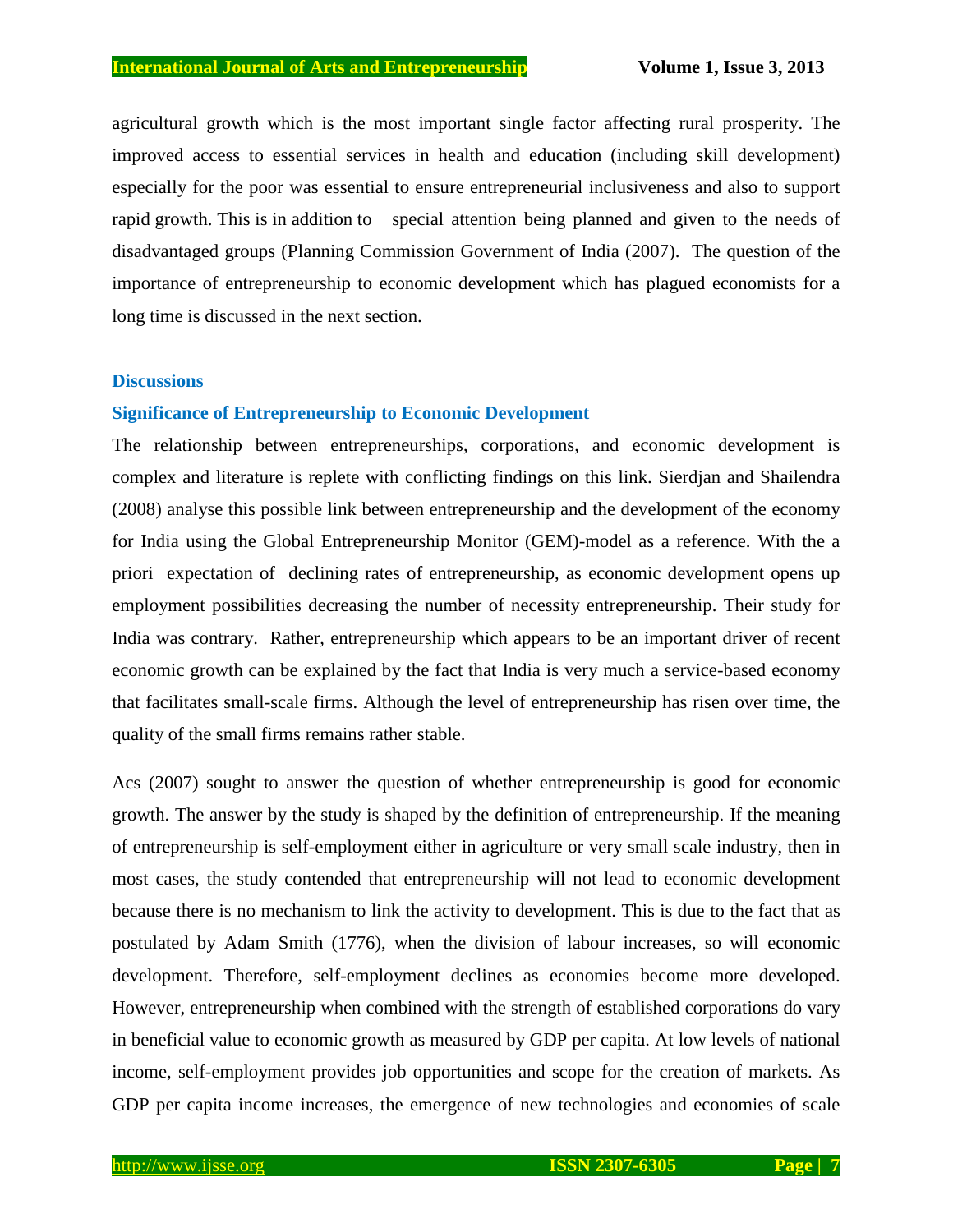allow larger and established firms to satisfy the increasing demand of growing markets and to increase their relative role in the economy.

Utilising the triangulation approach which as advised by Saunders, Lewis, and Thornhill, (2009), is the use of different data collection technique within one study in order to achieve a more accurate research, Venesaar and Loomets (2006) analyse development of entrepreneurship in Estonia. Their research drew empirical evidence from statistical databases and two large-scale telephone surveys undertaken in 2002 and 2005. The study detects large fluctuations in the creation of new enterprises across counties and economic activities, indicating the need to direct entrepreneurship policy especially to support counties and activities with below the average firm formation rates.

Naudé (2011) investigated the interesting question of whether entrepreneurs can contribute to national happiness. The answer provided is both yes and no. The empirical relationship between happiness and entrepreneurship across nations is found to exist in an inverted U-shape, which up to a certain level, an increase in entrepreneurship will be associated with an increase in national level happiness, after which it would be associated with a declining level of happiness.

Muhammad and Ramzan (2012) critically analyzed whether the impact of the Total Entrepreneurial Activity (TEA) rate on economic growth stands the test of adding competing variables and concludes that entrepreneurship plays an important role where credit subsidies for start-ups dilute the quality of the entrepreneurial pool with adverse spill-over effects on good entrepreneurs.

### **Entrepreneurship and Inclusive Growth**

The concept of inclusive growth implies a direct link between the macro and micro determinants of growth and captures the importance of structural transformation for economic diversification and competition. The micro dimension includes the structural transformation of the society. The macro dimension involves the management of the country's [Gross National Product](http://en.wikipedia.org/wiki/Gross_national_product) (GNP) and [Gross Domestic Product](http://en.wikipedia.org/wiki/Gross_domestic_product) (GDP) and the achievement of key human development index.

The need for inclusive, encompassing growth is not confined to the developing countries alone. Inclusive entrepreneurship plays a significant role in achieving the Europe2020 employment which targets 75% of the population aged 20–64 to be employed; 3% of the EU's GDP should be invested in R&D.; The '20/20/20' climate and energy targets should be met (including an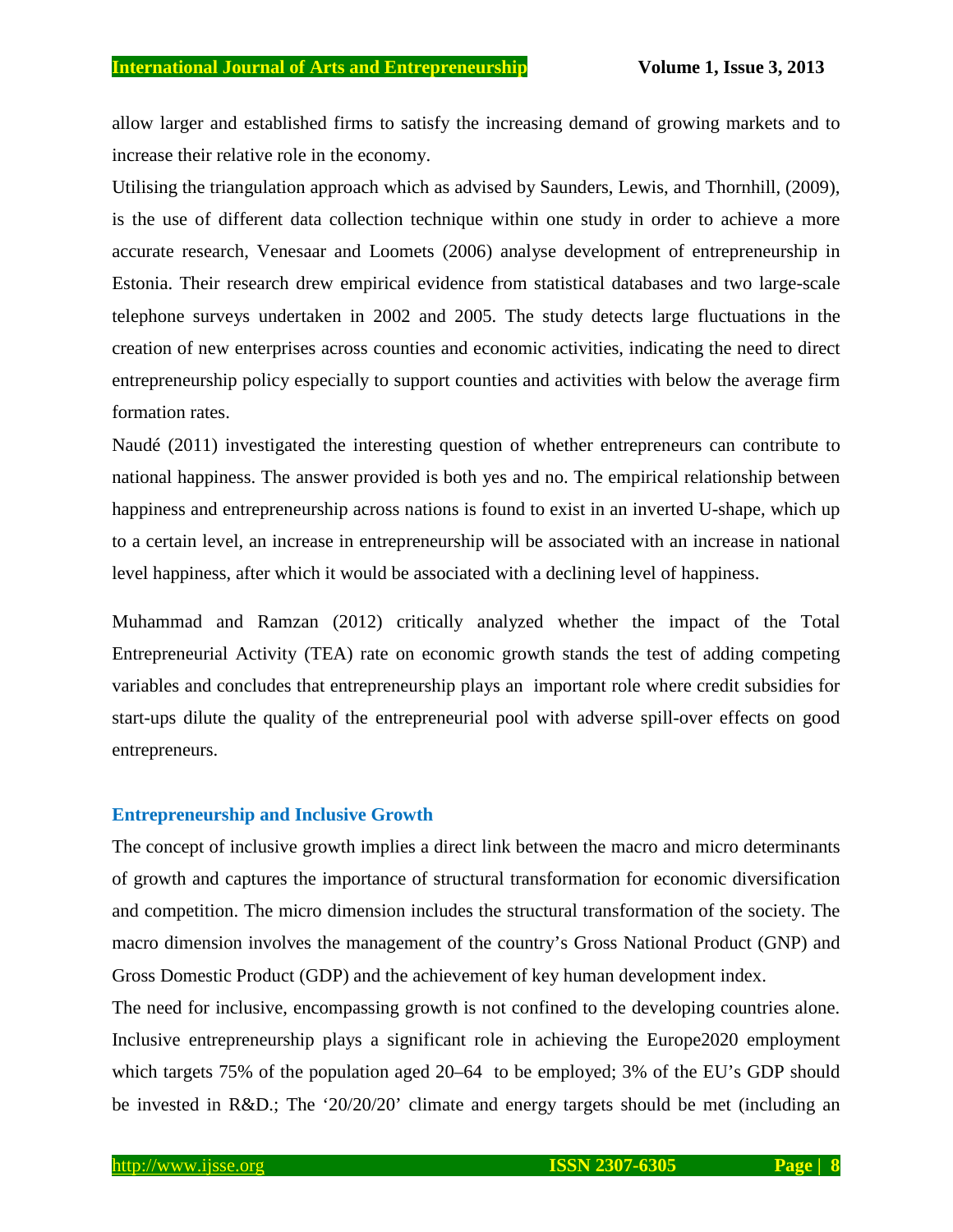increase to 30% of emissions reduction if the conditions are right;. the share of early school leavers should be under 10%, and at least 40% of the younger generation should have a tertiary degree and 20 million fewer people should be at risk of poverty). A significant share of new jobs in the EU is created by newly established firms and almost 85% by micro-firms. These firms generate on average nearly two jobs, in some member states up to three (Federal Ministry of Labour and Social Affairs - Germany (2012).

The third of the eight objectives of the Millennium Development Goals (MDG) is the elimination of gender disparity in primary and secondary education preferably by 2005, and at all levels by 2015(The World Bank, 2000). The consideration of inclusive growth can therefore not be complete without considering gender issues. Vossenberg (2013) submits that in spite of the growing number of women-led businesses and a significant increase of initiatives, policies and resources designed to promote and develop women's entrepreneurship, the gender gap in entrepreneurship persists. This paper addresses two questions: Why does the gender gap in entrepreneurship persist? Secondly, what does the literature suggest to us about the best ways to promote women's entrepreneurship? Based on a feminist perspective, this paper argues that current women entrepreneurship promotion policies undoubtedly benefit individual women but when the gender bias in the context in which entrepreneurship is embedded is left intact, efforts may remain in vain and without any significant macroeconomic or social impact.

Bhattacharya (2013) examines the importance of imparting the knowledge of entrepreneurship to women as well as encouraging the youth (both male and female) to reduce gender inequality and provide more economic opportunities to people to have an inclusive growth in the economy. The findings suggest that entrepreneurship can be an effective means to create employment and empower women in the family and wider community. Training in skills is necessary but is not enough. Developing a supportive environment for women's entrepreneurship is important for women's success in order to achieve growth with development

Countries with a high degree of financial exclusion also show higher poverty rations and higher inequality. This is the position of Chakrabarty (2009), who identified access to financial resources as the key driver of small and medium enterprises if they would be covered by inclusive growth. He states that the process of ensuring access to financial services and timely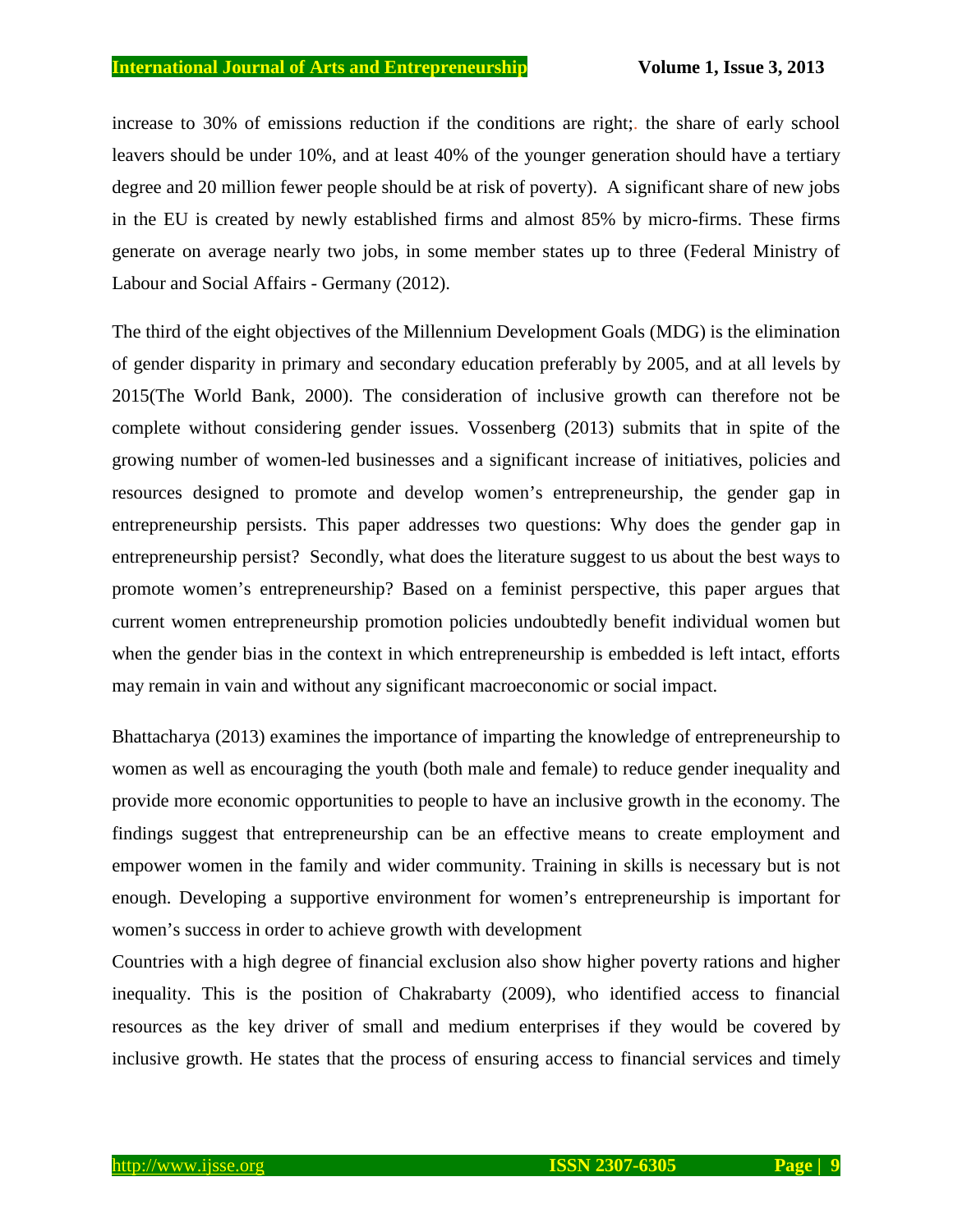and adequate credit where needed by vulnerable groups such as weaker sections and low income groups at an affordable cost should form a critical focus of monetary authorities.

### **Conclusions**

Arising from the discussions in the previous section of entrepreneurship and development, as people find stable employment, the Gini Index will decrease. Increases in income will expand the role played by the entrepreneurial sector when individuals have the resources to go into business for themselves in a business environment that allows the exploitation of opportunities. In highincome economies, through lower costs and accelerated technology development, entrepreneurial firms enjoy through lower costs and accelerated technological development and entrepreneurial firms enjoy a newly acquired competitive advantage. These inclusive programmes will have positive consequences for economic growth and development.

Arising from this, the paper suggests that the government puts in place entrepreneurshippromoting policies with positive externalities, thereby, enhancing high economic growth and development. Entrepreneurial programmes should incorporate participatory monitoring mechanisms in order to ensure that industrial and commercial policies are reflecting the priorities of vulnerable and poor people (e.g. women, smallholders, informal traders, micro-entrepreneurs). Furthermore, provision of credit subsidies for start-ups and on-going businesses should be carefully calibrated in order not to dilute the quality of the entrepreneurial pool with adverse spill-over effects on good entrepreneurs. Partnerships between government and the private sector is also suggested for active consideration since there will be an increasing number of profit and not-for profit business organisations involved in teaching more of the low-income population and those who live in more remote areas to "know how to fish".

#### **References**

- Smith, A (1776). [An Inquiry into the Nature and Causes of the Wealth of Nations](http://www.econlib.org/library/Smith/smWN.html). London: Methuen and Co., Ltd., ed. Edwin Cannan, 1904. Fifth edition
- Acs, Z.J. & Audretsch, D.B. (1990). *Innovation and Small Firms*. Cambridge, MA: MIT Press.
- Acs, Z.J. (2007). How is Entrepreneurship Good for Economic Growth? Paper presented at the 25th Economic Conference of Progress Foundation, held on October 31, 2007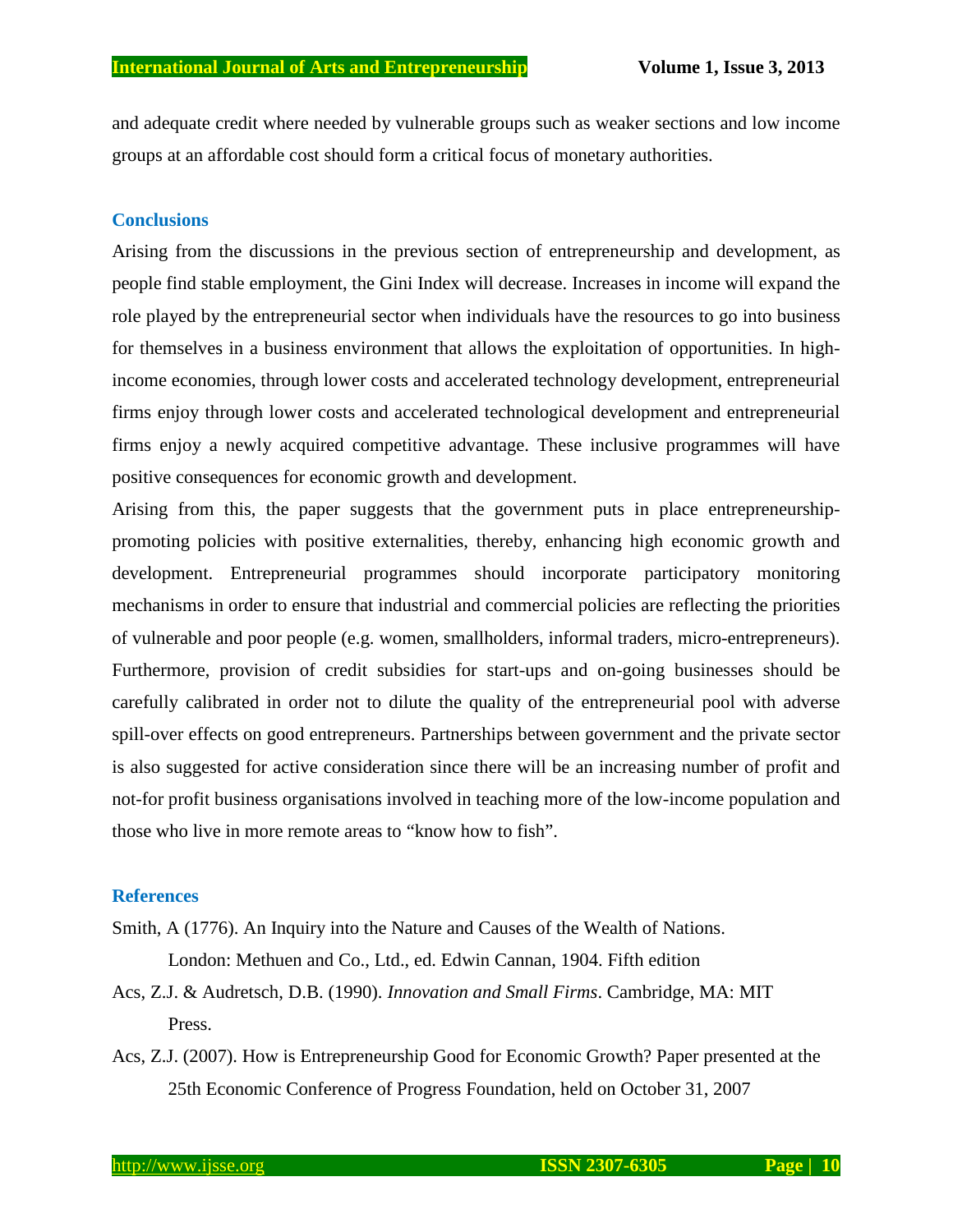- Aghion, P., &Howitt, P. (1992)[.On the macroeconomic effects of major technological](http://ideas.repec.org/a/adr/anecst/y1998i49-50p03.html) [change](http://ideas.repec.org/a/adr/anecst/y1998i49-50p03.html).*[Annual Statistics of Economics](http://ideas.repec.org/s/adr/anecst.html), ADRES,* January, 3, 49-50.
- Alvarez, S.A. &Busenitz, L.W. (2001).The entrepreneurship of resource-based theory. *Journal of Management, 27*, 755-775.Aghion, P., Bloom, N., Blundell, R., Griffith, R., &
- Birdsall, N. (2007).Reflections on the macro foundations of the middle class in the Developing World. Working Paper, no. 130, Centre for Global Development, Washington, D.C. http://www.cgdev.org/content/publications/detail/14696
- Bhattacharya, P. (2013).Women entrepreneurship and inclusive growth International Journal of *Entrepreneurship & Business Environment Perspectives*. 2(1), 334 - 345
- Bourguignon, F. (2003). The growth elasticity of poverty reduction: Explaining heterogeneity across countries and time periods. In Eicher, T. & S. Turnovsky (Eds.), *Inequality and Growth: Theory and Policy Implications.* Cambridge, MA: MIT Press.
- Chakrabarty, K. C. (2009). Banking: Key Driver for Inclusive Growth. Address delivered by Dr. K. C. Chakrabarty, Deputy Governor, Reserve Bank of India at Clarity through Debate' series organised by the Mint on August 10th, 2009 at Chennai, RBI Monthly Bulletin, September 2009, pp. 1479-1486
- Federal Ministry of Labour and Social Affairs Germany (2012).Entrepreneurship for all: Promoting inclusive growth in Europe through the European structural funds, Report of Conference Hosted and organised by the German Ministry of Labour and Social Affairs, the COPIEPolicy Forum April 16 – 17, Berlin
- Frankel, M. (1962). The production function in allocation and growth: a synthesis. American Economic Review 52, 995–1022.
- Hausmann, R., J. Hwang, & D. Rodrik (2007). What you export matters. Working paper 11905. National Bureau of Economic Research, Cambridge MA.
- Howitt P. (2005). Competition and innovation: An inverted-u relationship *Quarterly Journal of Economics,* 120(2), 701 - 728.
- Ianchovichina, E. and Lundstrom, S. (2009) Inclusive growth analytics: Framework and application. Economic Policy and Debt Department, The World Bank, Washington, D.C. http://www-wds.worldbank.org/external/default/WDSContentServer /IW3P/IB/2009/03/03/000158349\_20090303083943/Rendered/PDF/WPS4851.pdf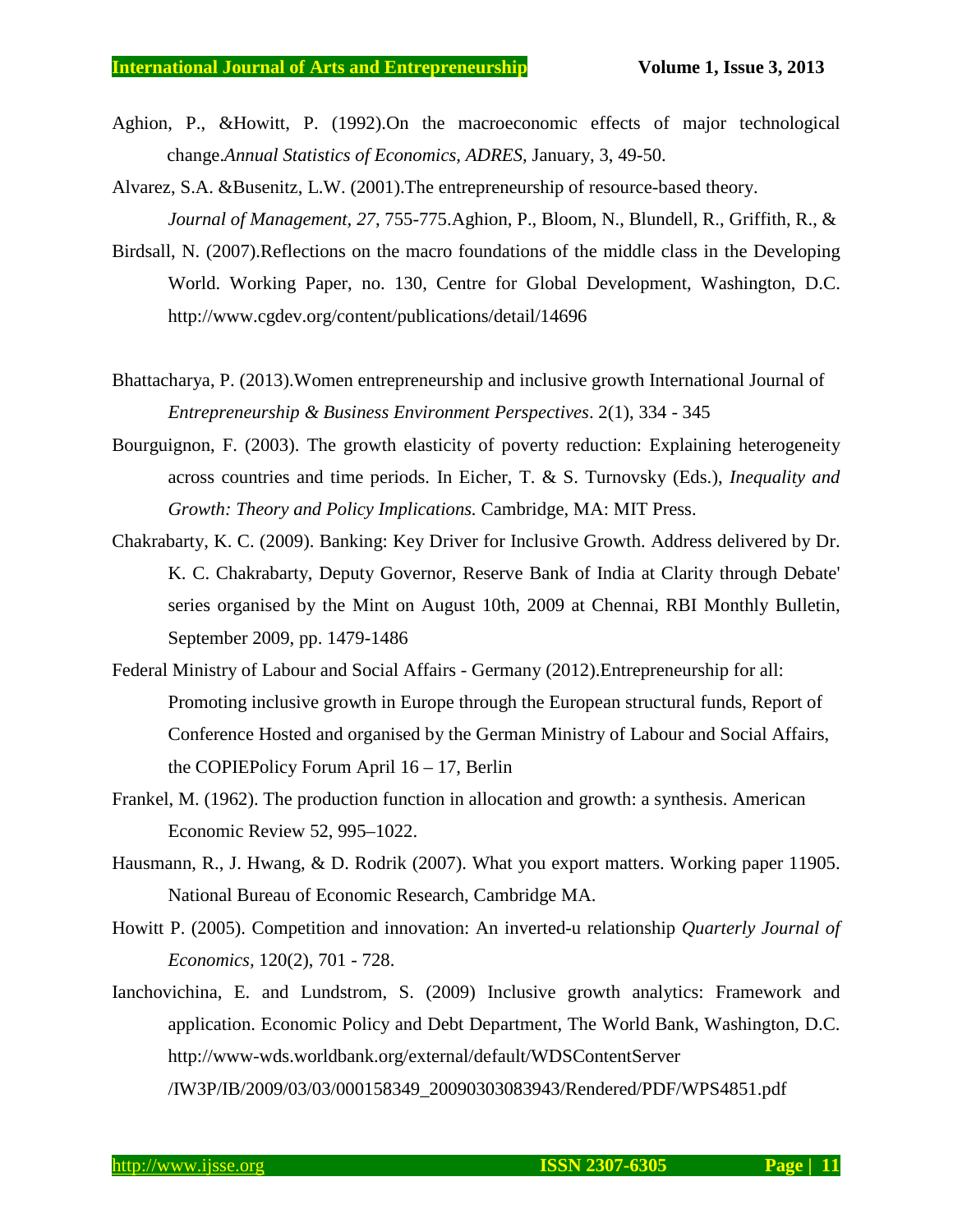- Imbs, J. & R. Wacziarg (2003). Stages of diversification. *American Economic Review* 93(1), 63-86.
- Knight, F. (1921) Risk, uncertainty and profit. Boston, MA: Houghton Mifflin.
- Kraay, A. (2004). When is growth pro-poor? Cross-country evidence. *IMF Working Paper* 4-47, International Monetary Fund, Washington, DC
- Miller, D. (1983). The correlates of *entrepreneurship* in three types of firms. *Management Science, 29,* 770-791.
- Muhammad, A. N. & Ramzan, M. (2012). Contribution on entrepreneurship in economic growth. *Interdisciplinary Journal of Contemporary Research in Business*, 4(3), 273 - 294
- Naudé, W. (2011).Entrepreneurs and economic development. *Entrepreneurship and Economic Development* edited by from the United Nations University World Institute for Development Economics Research (UNU-WIDER) in Helsinki, Finland. Published by Palgrave Macmillan.
- Planning Commission Government of India (2007).Inclusive growth. *Eleventh Five Year Plan (2007–2012)*, 1, 1-280
- Romer, P. M. (1990).Endogenous technological change. .*Journal of Political Economy*, October.
- Saunders, M., Lewis, P. and Thornhill, A. (2009). Research methods for business students 5th ed, FT Essex: Prentice Hall
- [Sierdjan, K.](http://joe.sagepub.com/search?author1=Sierdjan+Koster&sortspec=date&submit=Submit) &[Shailendra, K. R.](http://joe.sagepub.com/search?author1=Shailendra+Kumar+Rai&sortspec=date&submit=Submit) (2008).Entrepreneurship and Economic Development in a Developing Country: A Case Study of India. *Journal of Entrepreneurship September 2008 vol. 17 no. 2 117-13.* doi: 10.1177/097135570801700202
- Shane, S.A. &Venkataraman, S. (2000). The promise of *entrepreneurship* as a field of research. *Academy of Management Review*, *25,* 217-226.
- Schumpeter, J.A. 1934. The theory of economic development: an inquiry into profits, capital, credit, interest, and the business cycle. Harvard University Press, Cambridge, MA.
- Schumpeter, J.A. (1942). Capitalism, socialism, and democracy. New York: Harper and Row.
- The World Bank (2008a).*What Are the Constraints to Inclusive Growth in Zambia?* Report 44286-ZM20081210. pdf
- The World Bank (2008b).*What is Inclusive growth?* Retrieved from site resources/worldbank. org/INTDEBTDEPT/resources/468980-1218567884549what is Inclusive growth